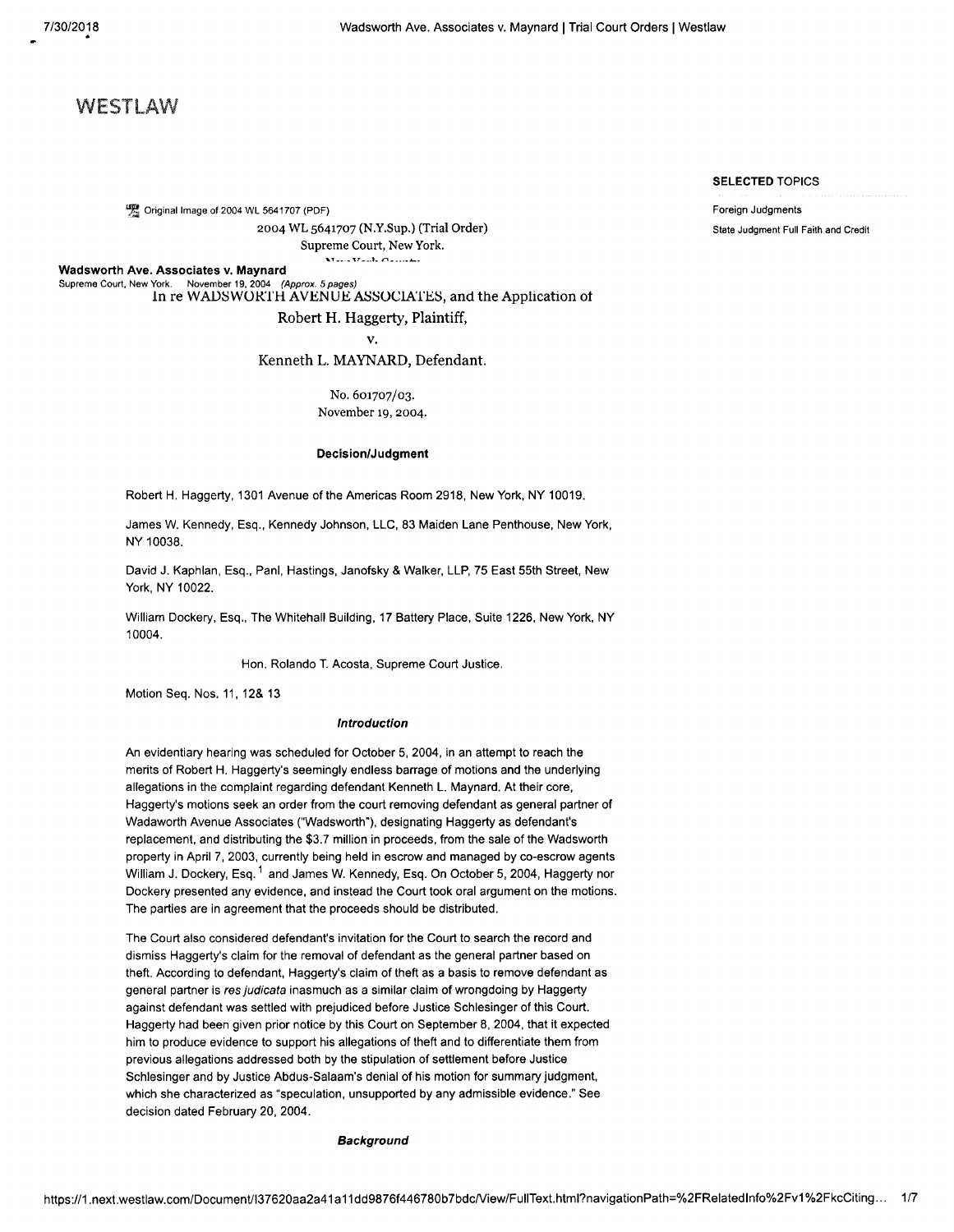Wadsworth is a limited partnership established in 1985 by defendant, the general partner, to rehabilitate and own a building in accordance with federal urban renewal laws. As the income tax benefits began to subside, the limited partners' (which include Haggerty) urged defendant to sell the building. On May 10, 2001, defendant offered to buy the building for \$1,300,369.00, but the limited partners did not accept the offer. On November 13, 2001, Haggerty sued defendant for breach of fiduciary duty, alleging that defendant had breached his fiduciary duties by undervaluing the Partnership in connection with his offer to buy the building (see Petition dated November 13, 2001, Index No. 121495/01). That petition was settled on January 29, 2003, before Justice Schlesinger. The settlement provided that the property would be sold in accordance with an outstanding offer, that after the sale the partnership would be dissolved in accordance with the law and that all debt would be paid and distributions would be made in accordance with the partnership agreement, that the action would be dismissed with prejudice, and that each of the parties would bear the cost of its attorney's fees (defendant would reimburse the Partnership from his own personal funds for any Partnership funds he had used to pay for legal fees).

On April 7, 2003 Wadsworth closed on the sale of the building and the proceeds have since been held in an escrow account with two escrow agents: William J. Dockery, Esq. and James W. Kennedy, Esq. (defendant's and Wadsworth's attorney).

On or about June 3, 2003, Haggerty commenced the instant action by serving a summons and complaint for an accounting for the period of June 30, 1997 to date, for repayment of any partnership funds converted or stolen by defendant, and for punitive damages in the event of theft or conversion. On July 14, 2003, Haggerty served a First Amended Complaint seeking compensatory and punitive damages against defendant for theft and conversion of partnership funds and seeking both the removal of defendant as general partner and the immediate distribution of 80% of the proceeds. Haggerty alleged both pre- and postsettlement misconduct by defendant. As to pre-settlement misconduct, Haggerty alleged that "[i]t is clear from the partnership's records that defendant has from time to time appropriated partnership revenue for undisclosed, non-partnership purposes, which appropriation constituted either the crime of grand larceny or the tort of conversion." With respect to post-settlement misconduct, he alleged that defendant breached his fiduciary duties and engaged in conversion of funds by falling and refusing to distribute the proceeds. On August 5, 2003, defendant served his answer, where he alleged, *inter alia,* a defense based on principles of *resjudicata.*

On July 14, 2003, Haggerty moved for the immediate distribution of the proceeds. Approximately one month later, he moved for leave to file a Second Amended Complaint adding a claim against the law firm of Paul Hastings. On October 7, 2003, Haggerty moved for summary judgment "on his First Amended Complaint for theft/conversion by defendant of partnership finds, for the repayment of amounts so [misappropriated] and for compensatory and punitive damages for said tortnous/criminal conversion of partnership funds." In his supporting affidavit, Haggerty asserted that a comparison of Wadsworth's reported income with an index of New York City rent increases for the period of 1993-2001 proved that defendant stole partnership funds. On January 27, 2004, Haggerty moved for summary judgment on his post-settlement claim that defendant had converted funds partnership funds by refusing to make an interim distribution of proceeds. Defendant crossmoved for partial summary judgment dismissing Haggerty's post-settlement conversion of funds based on the ground that the proceeds were being held in escrow by Dockery and Kennedy pursuant to a court approved stipulation in a prior proceeding and he could therefore not distribute the funds.

On February 20, 2004, Justice Abdus-Salaam consolidated the pending motions, denied Haggerty's motion to file a Second Amended Complaint, denied Haggerty's motion for immediate interim distribution of the proceeds, denied Haggerty's motion for summary judgment on his pre-settlement conversion of funds, and granted defendant's cross-motion for summary judgment dismissing Haggerty's claim for post-settlement conversion of the proceeds. See Decision dated February 20, 2004. With respect to Haggerty's presettlement conversion of funds, Justice Abdus-Salaam held that Haggerty's claims were mere "speculation, unsupported by any admissible evidence, such as business records or deposition testimony, [which] is insufficient to make out a prime facies showing of entitlement to summary judgment."

Apparently, Judge Abdus-Salaam allowed the case to go forward inasmuch as discovery was not yet completed. Rather than securing evidence in admissible form, plaintiff spent the following several months barraging the Court with letters and motions. This decision covers Seq. Nos. 11,12 and 13.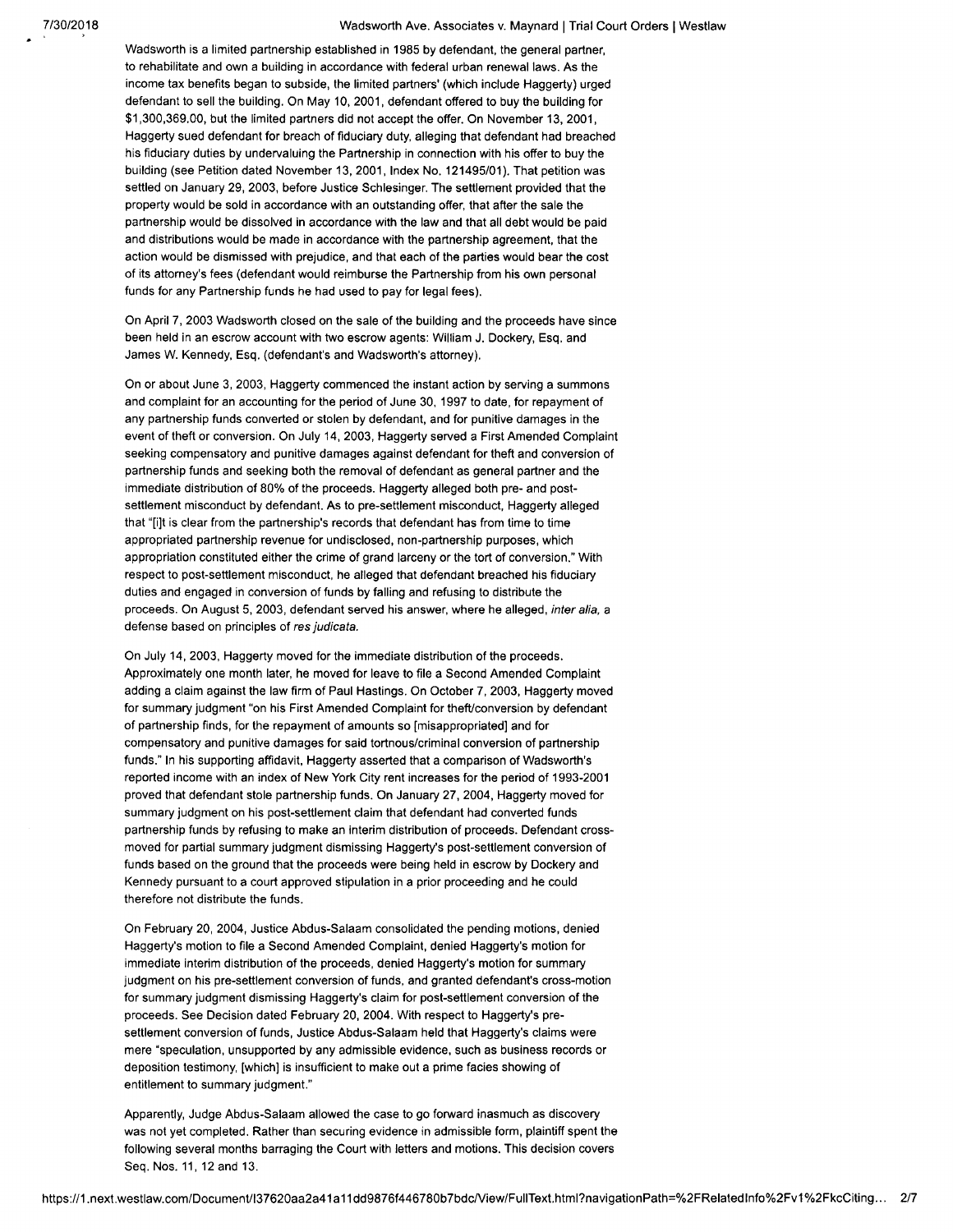## *Removal ofDefendant Kenneth L. Maynard as General Partner*

Section 6.05 of the Partnership Agreement provides, in relevant part, that a "General Partner ... may be removed for cause (but in no event shall cause be found to exist in the absence of intentional wrongdoing) with the consent of a majority in the Interest of the Limited Partners...." Haggerty's evidence of "for cause" consisted merely of unsubstantiated allegations of theft. Specifically, he speculated that defendant was stealing rent receipts because the amounts reflected in forms submitted to the Department of Housing and Community Renewal (DHCR) were different than what the tenants actually pay in rent. Although this "proffer" was insufficient to make out a *prima facie* showing of theft, defendant answered it by credibly explaining that the DHCR forms reflected the maximum rent allowed per unit, not the amount actually charged. The DHCR forms also did not reflect vacancies nor uncollected rents. Defendant's offer to present evidence by testifying was rejected by the Court inasmuch as it was unnecessary given defendant's explanation and plaintiffs failure to come forward with *prima facie* evidence.

Even if plaintiff had established theft on defendant's part, the partnership agreement required him to prove that defendant's acts of under-reporting were intentional before he could remove defendant as general partner. There is, however, no indication that defendant engaged in intentional wrongdoing, such as writing checks to himself or otherwise tunneling money for his personal use. Plaintiff has therefore failed to establish cause to remove defendant as general partner under the Partnership Agreement. Accordingly, that portion of his motion seeking the removal of defendant as general partner is denied.

At this juncture, the remaining question for the Court is whether given the circumstances of this case, it should accept defendant's invitation to search the record and dismiss those causes of action seeking dismissal of defendant as general partner based on theft. The Court, as it should, is reluctant to search the record, especially when there is no pending motion for summary judgment before it. Indeed, the Court's power to search the record is not boundless. *Dunham v. Hilco Construction* **Co., 89 N.Y.2d 425, 429 (1996).** The court may search the record and grant summary judgment only on a cause of action or issue that is the subject of the motions before the court. *Id.* As the *Dunham* Court noted,

The need for such a limitation is obvious. Apart from considerations of simple fairness, allowing a summary judgment motion by any party to bring up for review every claim and defense asserted by every other party would be tantamount to shifting the well-accepted burden of proof on summary judgment motions (see, *GTF Mktg v. Colonial Aluminum Sales,* 66 N.Y.2d 965, 967-968 [1985][a moving party must assert some basis in support of its summary judgment motion before an opposing party has the burden of producing contrary evidence]).

The relevant question here, however, is whether the Court should be paralyzed from exercising its discretion and search the record when there is no motion for summary judgment pending before the Court, but the issues in the pending motions are identical to the causes of action in the complaint. Although the Court would like nothing better than to put this case out of its misery, given *Dunham* and the fact that the pleadings were not attached to the motions, see CPLR 3212(b) ("a motion for summary judgment shall be supported by...a copy of the pleadings"), the Court will decline defendant's invitation to search the record.

It should come as no surprise to Haggerty, however, that his claim of theft as a basis to remove defendant as general partner will not survive an appropriate motion to dismiss absent further evidence in support of its claim. Indeed, it should be noted that Haggerty is suing defendant for the second time for the same relief based on essentially the same set of circumstances. His prior motion for summary judgment in the present case before it was transferred to this Part sought summary judgment based on allegations of theft. In support of that motion, Haggerty "submitted an affirmation in which he states that declines in revenue in 1998 and 200 for the building owned by the partnership 'could only have resulted by the falsification of the records or be defalcations by the defendant.' " He also stated that a "schedule of rents' prepared by him and a rent index prepared by the New York City Rent Guidelines Board 'indicate that as much as \$443,547 might have been taken from the partnership funds by the defendant.' " *See* Decision and Order dated February 20, 2004. That motion was denied because Haggerty's "speculation, unsupported by any admissible evidence such as business records or deposition testimony, [was] insufficient to make a prima facie showing of entitlement to summary judgment." *See* Decision and Order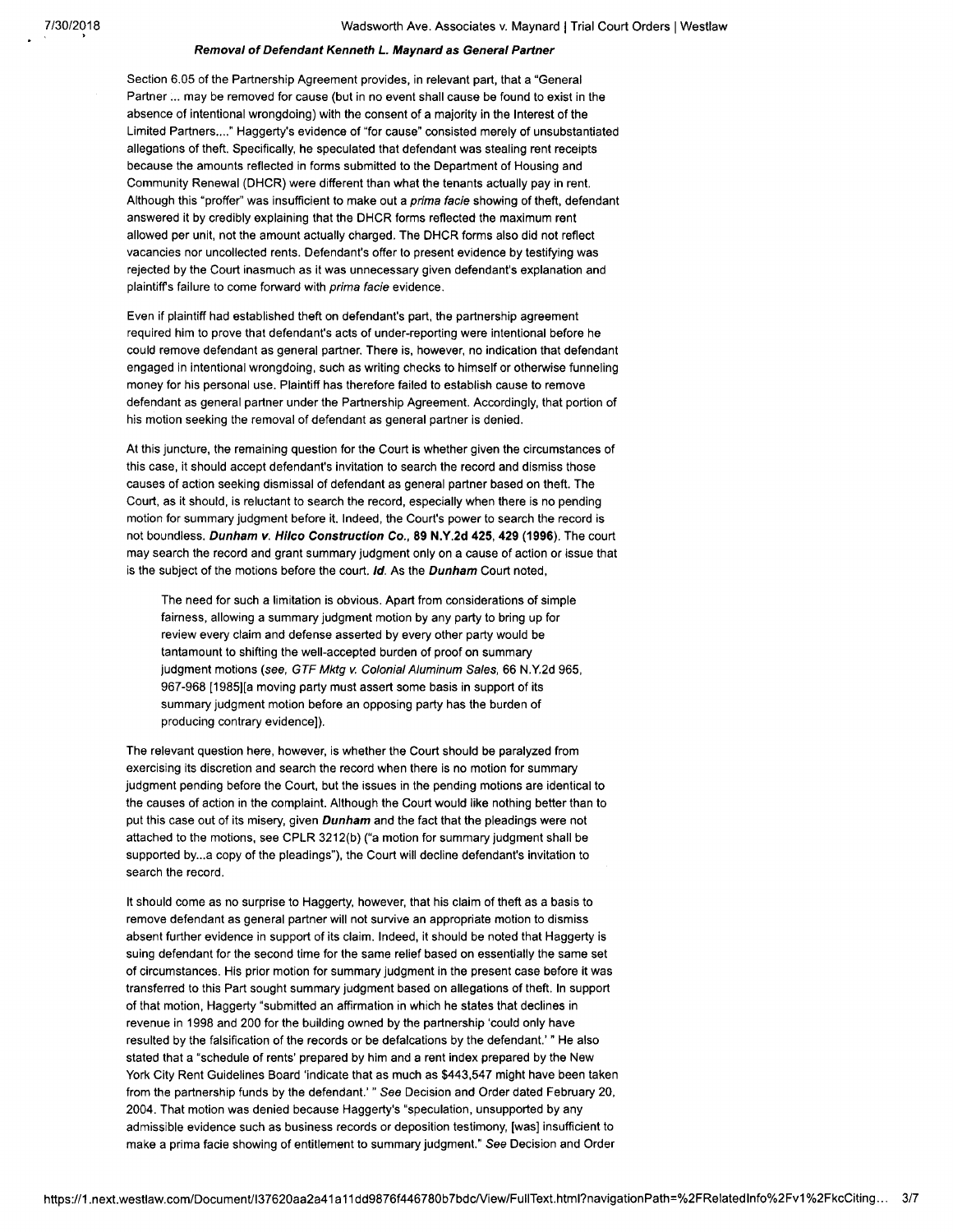dated February 20, 2004. Since the February 20th decision, Haggerty has not developed any proof, in admissible form, to support his claims.

Second, the Court placed Haggerty on notice that it expected him to produce evidence to support his allegations of theft and to differentiate them from previous allegations addressed both by the stipulation of settlement before Justice Schlesinger and by Justice Abdus-Salaam's denial of his motion for summary judgment. Notwithstanding the Court's notice as well as over a year's time for Haggerty to gather evidence of theft or conversion, there is absolutely no evidence whatsoever supporting Haggerty's claim.

Third, Haggerty's claims of theft, albeit, recast in different legal theories appear to be part of the same transaction or series of transactions as his claim of wrongdoing in the prior action before Justice Schlesinger, which was settled in part by the parties agreeing to dismiss the action with prejudice. Haggerty's claim therefore may be precluded under established principles of *resjudicata. Schwartzreich v. E.P.C. Carting Co., Inc.,* 246 A.D.2d 439 (1 st Dept. 1998)(a stipulation dismissing a claim with prejudice carries the same effect under the *res judicata* doctrine as a judgment on the merits); *Boorman v. Deutschl,* 152 A.D.2d 48 (1 st Dept. 1989); *Harmirv. Shahar,* 3 Misc. 3d 133(A), 2004 WL 1159936 (App. Term. <sup>1</sup> st Dept. 2004)("[s]trict enforcement of stipulations of settlement serves the interest of efficient dispute resolution and ensures finality in the litigation process.").

Accordingly, in an effort to move this case along, it is hereby ORDERED that all discovery in the case be completed by January 15, 2005. The Note of Issue must be filed by January 30, 2005.

# **Distribution of the Proceeds of the Sale and Indemnification of Defendant for his** *Legal Fees*

Distribution of the proceeds of the sale are governed by Section 9.04 of the Partnership Agreement, which states, in relevant part:

In the event capital proceeds are received by the Partnership from a sale or refinancing of the Project they shall be distributed (after giving effect to allocations pursuant to section 9.01, 9.02, and 9.03) in the following order of priority.

(a) First, to the payment of all debts and liabilities of the Partnership....

(b) Second, to the setting up of any reserve which the General Partner may deem reasonably necessary for any contingent or unforeseen liabilities or obligations of the Partnership.

(c) Third, to the General Partner and his Affiliates in repayment of all outstanding advances and loans made by them to the Partnership.

(h) seventh, the balance, 80% to the Limited Partners in proportion to their interest in cash flow from operations described in Section 9.01, and 20% to the general Partner.

Indeed, in her February 20, 2004 decision, Justice Abdus-Salaam held that the Partnership Agreement requires that all debt and liabilities of the partnership be paid prior to the distribution of the proceeds.

Several liabilities totaling \$5,263.73 are not in dispute. These include:

1. \$190.00 to the law firm of Rappaport, Hertz, Cherson & Rosenthal for legal services;

2. \$4,980.00 to Mario Bernardo for accounting services; and

3. \$93.73 to NCO Financial Systems for Con Edison collections.

In addition, this Court finds that \$9,829.63 is due to the law firm of Paul Hastings for legal services regarding the sale of the property.

At issue at the hearing was whether defendant was entitled to be indemnified for his legal fees; in other words, whether defendant's legal fees are a partnership liability that must be paid prior to the distribution of the proceeds of the sale. Indemnification is governed by Section 5.08 of the Partnership Agreement, which states:

The general Partner shall be indemnified by the Partnership on account of any loss which he may incur in his capacity as general Partner, and on account of any claim, liability, action or damage for any act performed or omitted to be performed by him within the scope of the authority conferred by Section 5.01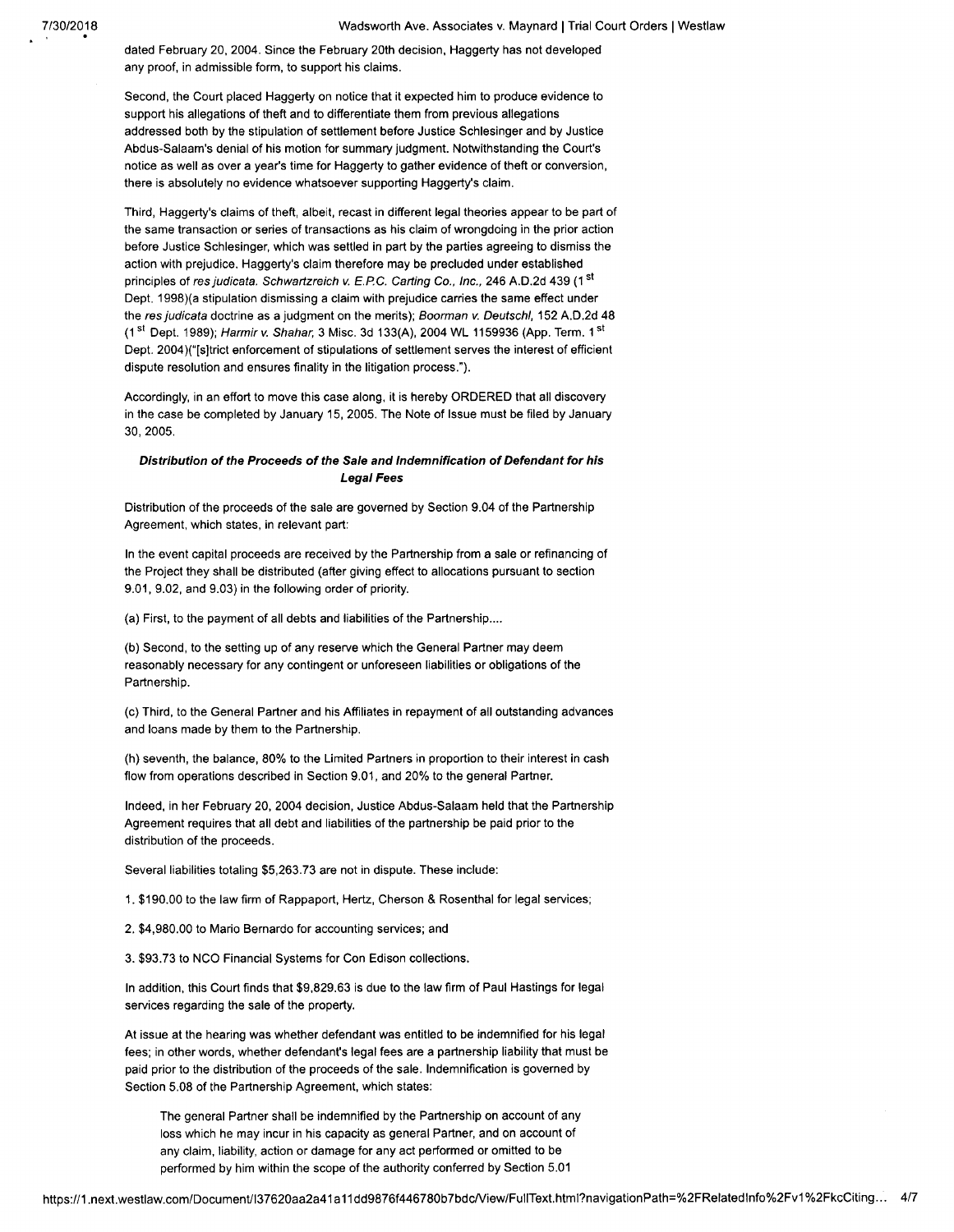and made or omitted to be made in good faith or based on the opinion of counsel, and on account of all reasonable attorney's fees incurred in connection therewith, except for acts of fraud, malfeasance, gross negligence, or acts constituting a breach of fiduciary obligation to the Partnership or the limited Partners....

Based on the language of the Partnership Agreement, defendant is clearly entitled to be indemnified for his defense against Haggerty's baseless accusations of under-reporting. Nor has Haggerty presented any evidence whatsoever of fraud, malfeasance, gross negligence or breach of any fiduciary duty. Haggerty's eleventh hour request to be heard on the issue of indemnification is denied.<sup>2</sup> Accordingly, defendant shall be indemnified for his reasonable legal fees incurred in the defense of this action by the firms of Paul Hastings and Kennedy Johnson, LLC, totaling \$113,065.16.<sup>3</sup>

Note: Text of footnote 2 missing in original document

## *Reserve Fund*

Pursuant to Section 9.04(b) of the Partnership Agreement, defendant requests permission to set up a reserve fund in the amount of \$250,000.00 for any contingent or unforseen liabilities or obligations of the Partnership. This Court finds that \$250,000.00 is reasonably necessary to cover any contingent or unforeseen liabilities, especially given Haggerty's litigiousness. Inasmuch as any legal fees incurred by defendant in the defense of baseless allegations will deplete this fund, Mr. Haggerty would be wise to think twice before filing successive motions.

### *Conclusion*

The co-escrow agents (William Dockery, Esq. and James W. Kennedy) are ORDERED to pay the following liabilities from the escrow account by December 30, 2004:

1. \$9,829.63 to the law firm of Paul Hastings for legal services regarding the sale of the property;

2. \$190.00 to the law firm of Rappaport, Hertz, Cherson & Rosenthal for legal services;

3. \$4,980.00 to Mario Bernardo for accounting services;

Note: footnote reference missing in original document

4. Paul Hastings: \$56,091.00 through August 31,2004; Kennedy Johnson, LLC: \$20,310.77 through August 31,2004, \$36,182.39 through October 5, 2004, and \$481.00 transcript of October 5, 2004 proceeding.

4. \$93.73 to NCO Financial Systems for Con Edison collections;

5. \$56,974.16 to Kennedy Johnson, LLC for legal fees regarding defendant's representation of this matter; and

6. \$56,091.00 to Paul Hastings for legal fees regarding defendant's representation of this matter.

In addition to the above-listed liabilities, the escrow agents are ORDERED to set up a reserve fund on or before December 15, 2004, in the amount of \$250,000 for any contingent or unforseen liabilities or obligations of the Partnership, including litigation cost from October 5, 2004. The remainder of the escrow account shall be distributed to the parties in accordance with the partnership agreement; 20% to defendant and 80% to the limited partners on or before January 15, 2005.

This constitutes the Decision and Order of the Court.

November 19, 2004

«signature»

ROLANDO T. ACOSTA, J.S.C.

Robert H. Haggerty

1301 Avenue of the Americas Room 2918

New York, NY 10019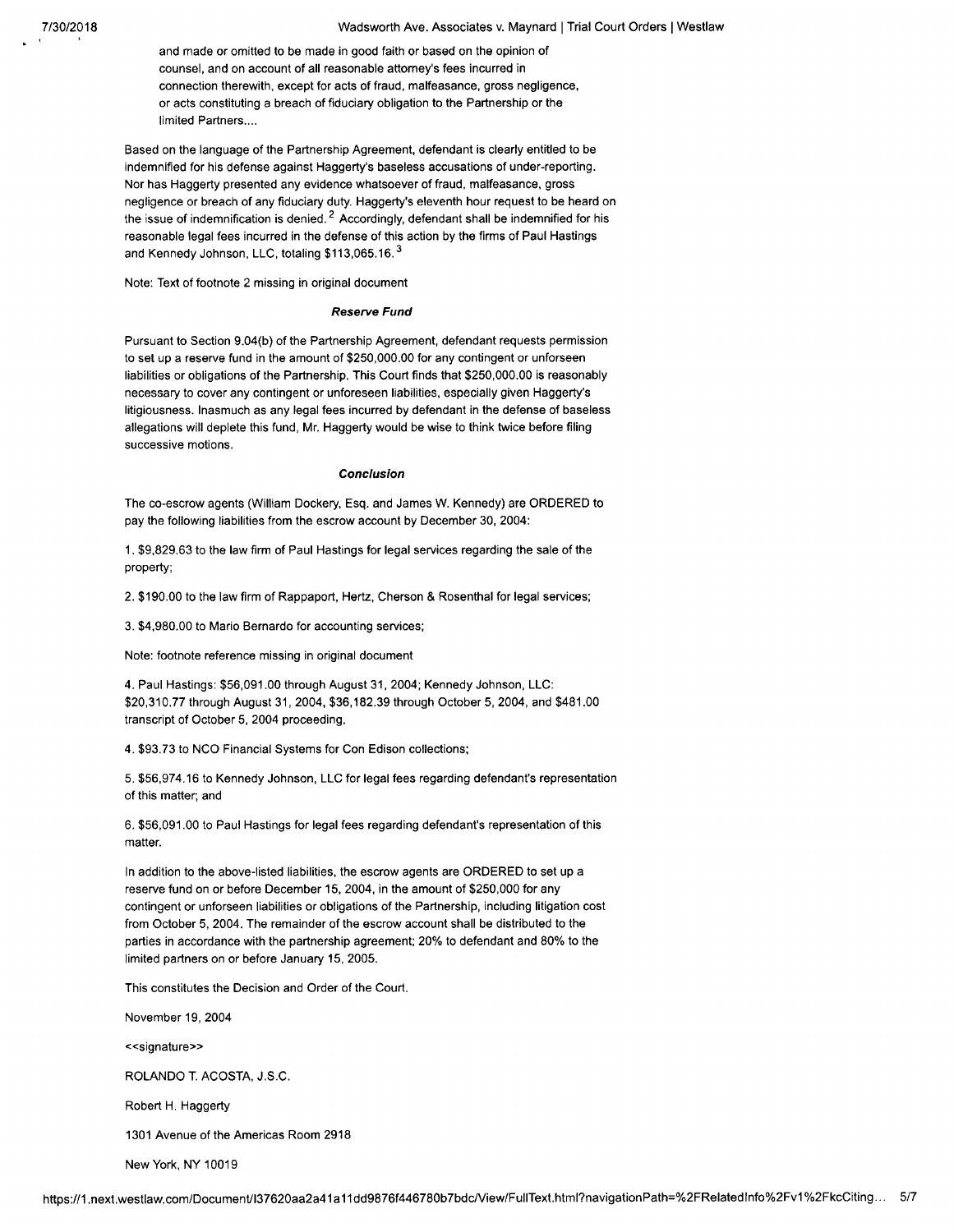» James W. Kennedy, Esq.

Kennedy Johnson, LLC

83 Maiden Lane Penthouse

New York, NY 10038

David J. Kaphlan, Esq.

Panl, Hastings, Janofsky & Walker, LLP

75 East 55<sup>th</sup> Street

New York, NY 10022

William Dockery, Esq.

The Whitehall Building

17 Battery Place, Suite 1226

New York, NY 10004

# **Footnotes**

<sup>1</sup> Although not a party to this proceeding nor representing any of the parties, the Court granted leave to Mr. Dockery (who had represented several of the limited partners in a prior proceeding before Justice Schlesinger) to participate.

3 By letter dated October 18, 2004, Haggerty sought leave to address the issues of indemnification, *res judicata* and the need for a \$250,000 reserve, this request is denied. All of these issues were addressed at the October 5<sup>th</sup> proceeding and Haggerty knew or should have known that these issues would have been addressed inasmuch as they all relate to his motions. In addition, with respect to indemnification, Haggerty actually addressed the issue at length at the October 5<sup>th</sup> proceeding, where he argued, citing Baker *v. Health Management Systems, Inc.,* 98 N.Y.2d 80 (200), that the "American Rule" precluded indemnification, because there was no statutory authority for providing indemnification to a general partner. *See* October 5, 2004 Transcript pages 11-14. The *Banker* case is inspposite because that case dealt with "fees on fees" in the context of the Business Corporations Law. In any event, the *Baker* Court noted that the "American Rule" "provides that 'attorney's fees are incident to litigation and a prevailing party may not collect them from the loser *unless an award is authorized by agreement between the parties* [which Haggerty failed to mention], statute or court rule," *citing HopoerAssoc, v. AGS Computers,* 74 N.Y.2d 487, 489 (1989). *Id.* at 88 (emphasis added). Here, the Partnership Agreement provided for indemnification.

> Haggerty also addressed the reserve issue, when he argued that the reserve should be based on the amount of the reserve that had been used in the past 15 years. *See* October 5th Transcript at page 63-64, Significantly, he agreed that a reserve should be set up. *See* Page 63. Last, as to *res judicata,* the purpose of the hearing was for Haggerty to produce evidence to support his allegations of theft and to differentiate them from previous allegations addressed, *inter alia,* by the stipulation of settlement before Justice Schlesinger. To now state that he did not know that *resjudicata* was an issue is disingenuous.

**Document**

**End of by COLO EXECUTE:** © 2018 Thomson Reuters. No claim to original U.S. Government Works.

Westlaw. © 2018 Thomson Reuters Privacy Statement Accessibility Supplier Terms Contact Us 1-800-REF-ATTY (1-800-733-2889) Improve Westlaw THOMSON REUTERS